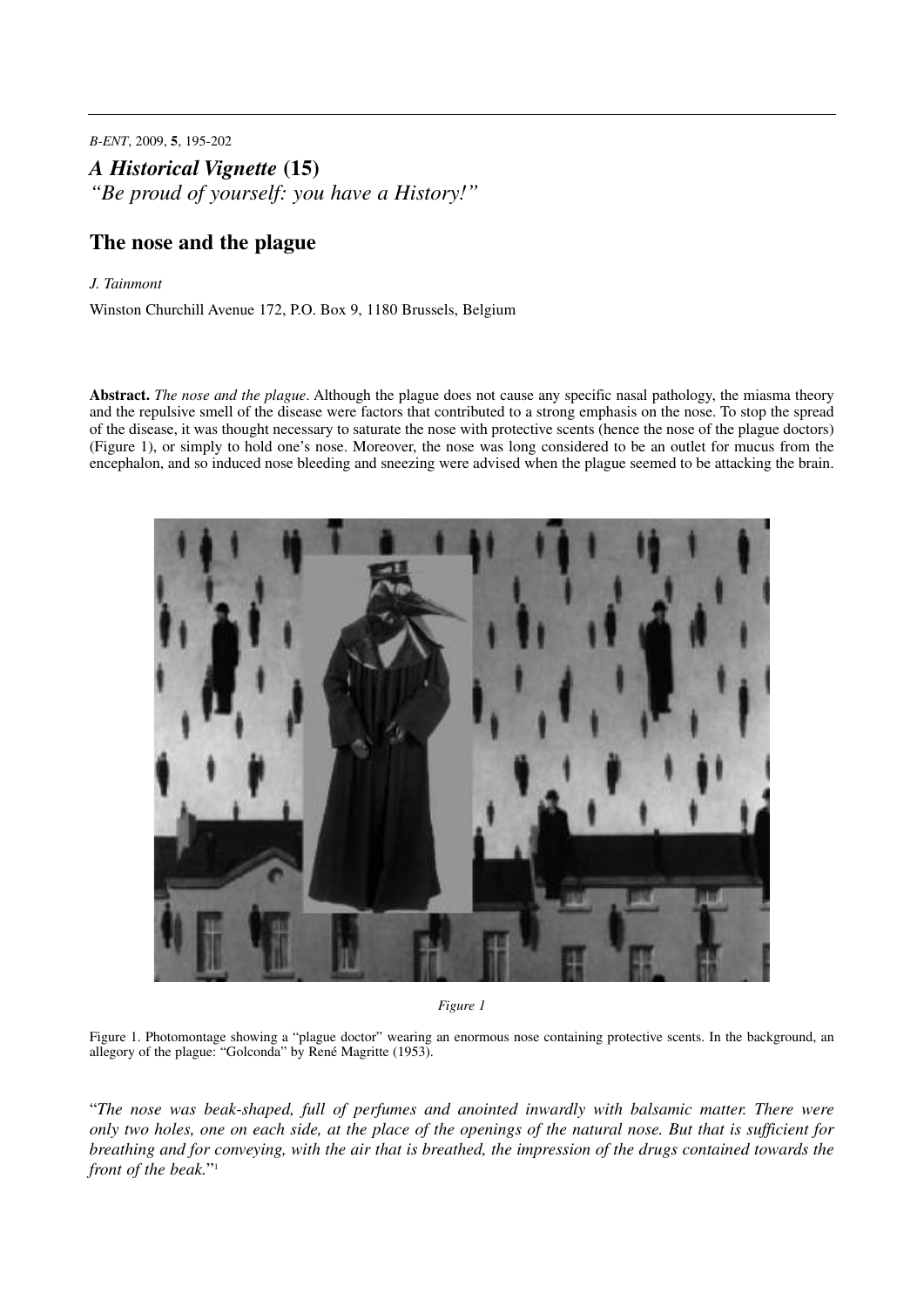## **1. The Plague, a serial killer with a bad odour**

*... the corpses abandoned everywhere which are devoured finally by the scattered survivors, the great pestilence that requires the beautiful ladies of the court to hold their noses when they visit the handsome gentlemen of the army for a pleasure party* (G. Duhamel, Refuges de la lecture, IV).

A long time ago, when travelling in Morocco, I stood on a small rise observing the works of a dyer whose multicoloured barrels gave off a terrible smell. Suddenly an Italian tourist cried out "*Que malodore*! *Que pestilentia*!" The memory of the dreadful plague and its legacy of fatal smells emerged here, still embodied in the language of this traveller.

**•** The French word *peste* (i.e. the plague) now persists where the English word *pest* in this sense has fallen into disuse (except in weaker meanings such as a pest, a person who pesters). Etymologically, *pest* is probably linked with the Latin adverb *pessum* meaning "in the bottom", a word associated with the Latin noun *pes* "*le pied*" (the foot). *Pessum* also had a figurative meaning that is now seen in the French "*une perte*" (a loss), for instance in the expression pessum ire: "*aller à sa perte*" (to go on the road to ruin). This etymology allows us to understand the original sense of *pestis* as a contagious disease, an epidemic with a particularly fatal character. During Antiquity, *pestis* indicated every highly contagious and serious infection without any specific character. We should be aware that a "*pestis*" in Antiquity or the Middle Ages was not necessarily the plague as we understand it today. In the case of the "plague" of Athens that led Pericles' death in the fifth century BC or the "plague" during which St Louis died outside Tunis in the  $18<sup>th</sup>$  century, the diseases in question may have been cholera or typhus. In addition, in veterinary medicine, the word *peste/plague* is still used today with the original meaning of "non-specific mortal epidemics", and not to designate the "plague" in the sense used in human medicine today. A current example of this usage can be found in "avian plague", which is caused by a virus and not by Yersin's bacillus.

- **•** The plague was also connected with the word *fléau* (a scourge). That word came from Latin *flagellum*, a whip. It indicated "a thing seeming to be the instrument of the divine wrath". This idea is also concealed in the etymology of the English word **Plague**, which comes from the Greek πληγη/"plègè", through Latin *plaga* meaning a stroke or blow.
- **•** The word *pestilence*. In Latin, *pestilentia* had the same meaning as *pestis*. In Antiquity, apparently, neither of these two words had the connotation of a bad smell.

In Old French  $(12<sup>th</sup>$  century), both words were used with the same meaning ("plague"), as in Latin. But from the  $13<sup>th</sup>$  century onwards, *pestilence* in French acquired the supplementary sense of "foul smell, putrid miasma". The observation of the terrible smell of the corpses affected by plague, during the

epidemics of the time, can probably explain that secondary meaning. Today in French, that secondary meaning persists alone: the sense of a dreadful smell.

### **2. The Miasmas**

*Homais ... was laden with a stock of camphor, of benzoin and aromatic herbs. He was also carrying a large jar full of chlorine water to expunge the miasmas* (Flaubert, M<sup>me</sup> Bovary, III,IX).

The word **miasma** was very frequently used to designate the plague and it is important to understand its meaning well. The word comes from the Greek  $\mu$ u $\alpha$ o- $\mu\alpha$  (miasma), meaning "the stain caused by a murder", which in turn was derived from the verb  $\mu$ u $\alpha$ v $\omega$  (miainô): "to dye" in Homer (a curious coincidence with the situation described above in Morocco!) and then "to soil with blood, sometimes with dust or tears". Other derived words attested to the pre-eminence of the notion of murder: namely the stain of the blood that has been shed. Finally,  $\mu\alpha\sigma\mu\alpha$  also had the religious meaning found in the tragedies: the sense of profanation, of sacrilege.

None of this is found in French. The word was introduced to mean the effluvia (impalpable particles) to which infectious diseases were attributed before the discovery of microbes. Miasmas were not therefore specific to the plague and could be associated with other infectious diseases such as malaria. At the very beginning of the 19th century, *miasma* had the more general sense of "emanations, gases dangerous to health produced by the decomposition of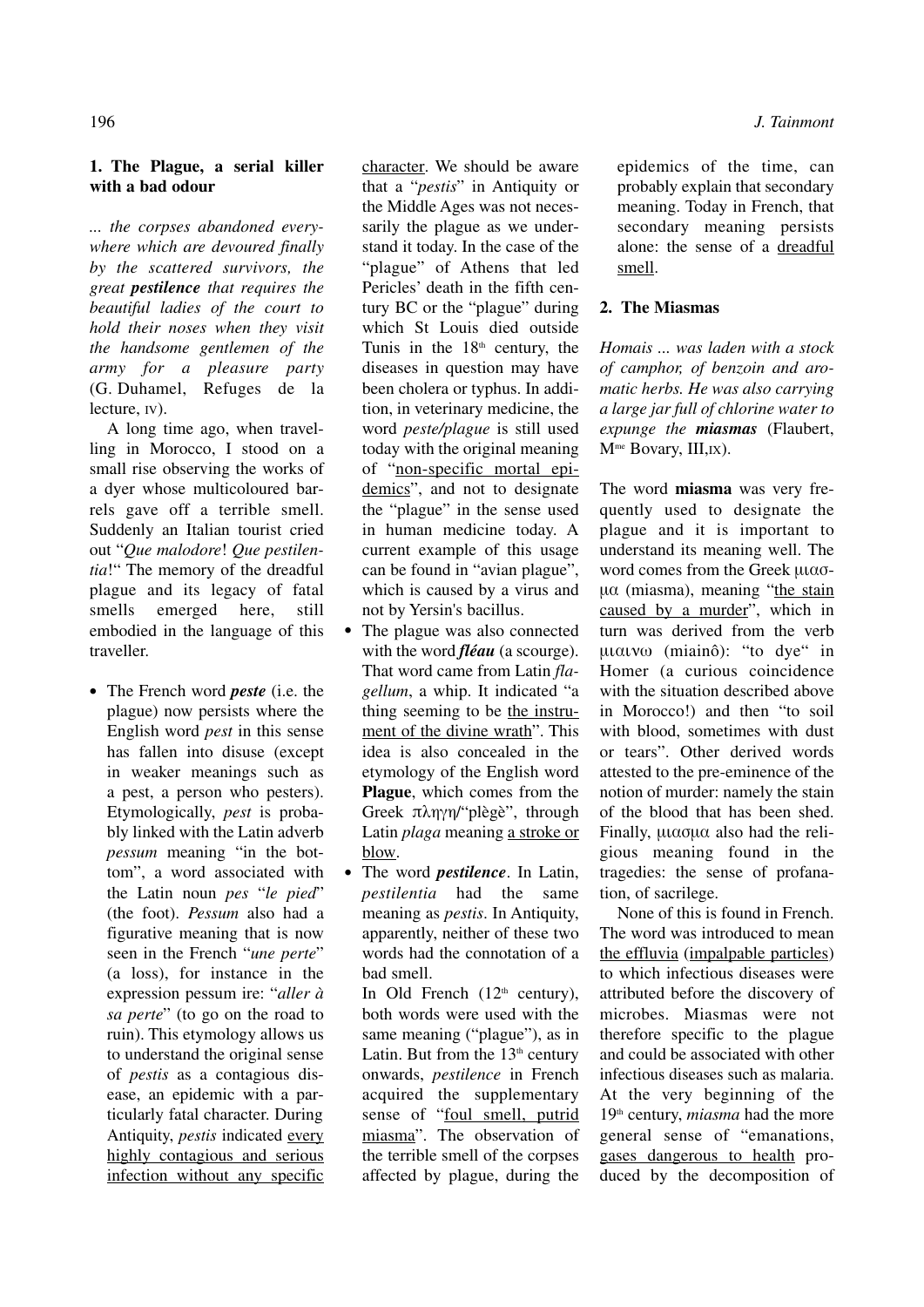animal or vegetal matter", the sense that now prevails in English. Finally, in the middle of the 19th century, by extension, *miasme* came to mean a "disagreeable and unhealthy smell".

**The origin and the modus operandi of the miasmas**. Miasmas could come from diverse sources: first from plague patients through their sweat or faeces, then from their corpses, abandoned due to the shortage of graves. Climatic conditions were another source, an example being warm and humid air, which favours the rapid putrefaction of corpses. This phenomenon could be aggravated where there were large numbers of corpses, for instance after a battle or a shipwreck. Stagnant water, marshes, sewers and wells produced miasmas that formed clouds, which could fall again in the form of rain, contaminating the plants. The nose was a privileged pathway for the miasmas on their way to the lungs and then onto the heart, the seat of life. The miasmas passed also directly to the brain through the nose. Finally they could penetrate through the pores of the skin, particularly if they were opened<sup>2</sup> subject to the influence of warm baths. 2

### **3. The use of the protective perfumes (Figures 2,3,4)**

*When we entered the house of the Moroccan, we were enveloped by a cloud of oriental fragrances: the sweet and penetrating perfume of the rose water went to our heads and reminded us of the mysteries of the harem and the marvels of the Thousand and One nights.* (T. Gautier, Voyage en Espagne, p. 281).

At that time, disinfection was called *parfumage* (the act of perfuming). The perfumes were

applied using different methods. Paré gives us the details:

In the town

Magistrates and police officers were required to ensure that, as in Hippocrates' time, fires were lit to purify the air and that fragrant things like turpentine or broom were thrown on the embers. In the same way, as in Tournai, soldiers placed gunpowder without cannonballs into artillery, loosing off shots to eliminate the contamination in the air with the smell of the smoke. 2

#### In dwellings (Figure 3)

The air had to be waved around the patient with a fan or with a big linen sack soaked in water with vinegar and attached to a long stick. The room was perfumed with aromas: incense, myrrh, benzoin, laudanum, styrax, roses, leaves of myrtle, lavender, rosemary, sage, basil, savory, wild thyme, marjoram, broom, pine



Figure 2. A physician feels the pulse of a plague victim, while holding to his nose a sponge impregnated with vinegar, "Fascicul Medicine te Antwerpen", 1521.

Figure 3. Appliance for fumigation used during the plague. Hôtel Dieu Museum of Lyon. The word "perfume" contains the word *fume*! Figure 4. The plague victims of Jaffa, by Jean-Antoine Gros, 1804, Louvre.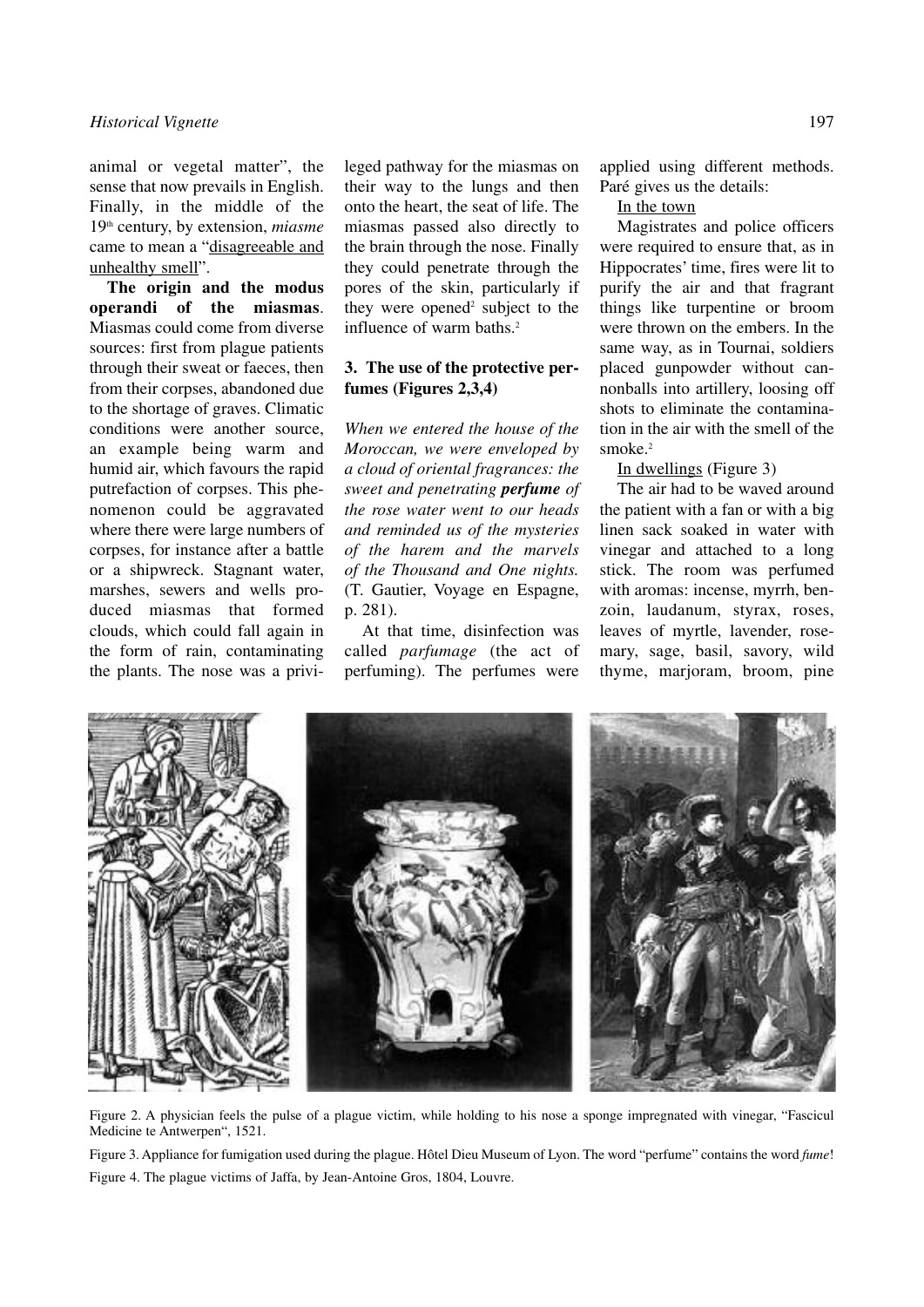198 *J. Tainmont*

cone, small pieces of pine tree, cloves... A billy goat had to be kept at home because his smell prevented the pestilent air from settling there (in accordance with the proverb "one bad smell chases away another one"). In the summer, the room had to be sprinkled with cold water mixed with vinegar or with rose water if the patient was rich.

Near the mouth and the nose

In Montpellier, the physician Bernard de Gordon recommended keep a sponge soaked with vinegar or a small bag full of herbs in front of the mouth and the nose.

Paré advised holding a sponge in the hand because "*it contained better than anything else the virtues and spirits of aromatic and odoriferous things to be sniffed at with the nose by keeping them near the mouth".* For instance, "*soak for one night in strong vinegar and brandy: rue, lemon balm, rosemary, scordium, sage, absinth, cloves, lily of the valley, saffron, root of angelica* (Figure 2). *Then take a sponge soaked or moistened in the aforesaid water. Now the patient will be able to hold in his hands a sponge soaked* *in rose water, rose vinegar, cloves, a little crushed camphor and he will have to smell it often"*<sup>2</sup>

On the painting "the plague victims of Jaffa" (Figure 4), Bonaparte touches the bubo in the armpit of a plague victim, evoking the famous gesture of the kings of France. The officer standing to Bonaparte's right is holding a handkerchief soaked in a protective liquid to his nose and mouth. The painting was commissioned by Bonaparte himself. On his return from Egypt, Vincent Denon instructed the painter Antoine-Jean Gros, who made the painting in Paris in 1804. The episode dates from 1799 and the painting is in the Louvre. The truth of the scene was disputed. Some claimed that the general was very helpful to the sick. Others, on the contrary, spread the rumour that he ordered the physician Desgenette to give opium to about seventy plague victims to hasten their death and to break the vicious circle of contagion...

Finally, in a mask

One of the characteristic features of the dress worn by plague doctors.

**4. Charles Delorme and the nose of the plague doctors** (Figures 5,6,7,8,9,10)

*... the carnival of the masked physicians of the black Plague...* (Camus, La Peste, p. 52)

**Charles Delorme** (1584-1678), who was physician to Louis XIII, and then to Louis XIV, was a very fashionable doctor (Figure 11). Henry IV said that *le jeune Delorme gentilhommait la médecine* ("the young Delorme made medicine gentlemanly"). He put Bourbon l'Archambault on the map as a spa town and the city still has a "Charles Delorme Square". He was an advocate of antimony and he used it as the basis for "Delorme powder" that was used as a purgative. Mme de Sévigné used it for her "vapours". Delorme's rival, Guy Patin, said that "he purged too much".

Delorme was also the inventor of a "red stock" that was a major success. It owed its name to the colour of the roots of sorrel it contained. According to some, Delorme was the "greatest charlatan of his century".



Figure 5. Plague doctor, museum of the *Hospices civils* of Lyon. The model dates from the 17<sup>th</sup> century.

Figure 6. Plague doctor. Frontispiece of J.-J. Manget's "*Traité de la peste recueilli des meilleurs auteurs anciens et modernes...*", Geneva, Philippe Planchi, 1721.

Figure 7. Plague doctor: Doktor Schnabel von Rom ("Doctor Beak of Rome"); engraving by Paul Fürst after J. Columbina, Rome, 1656.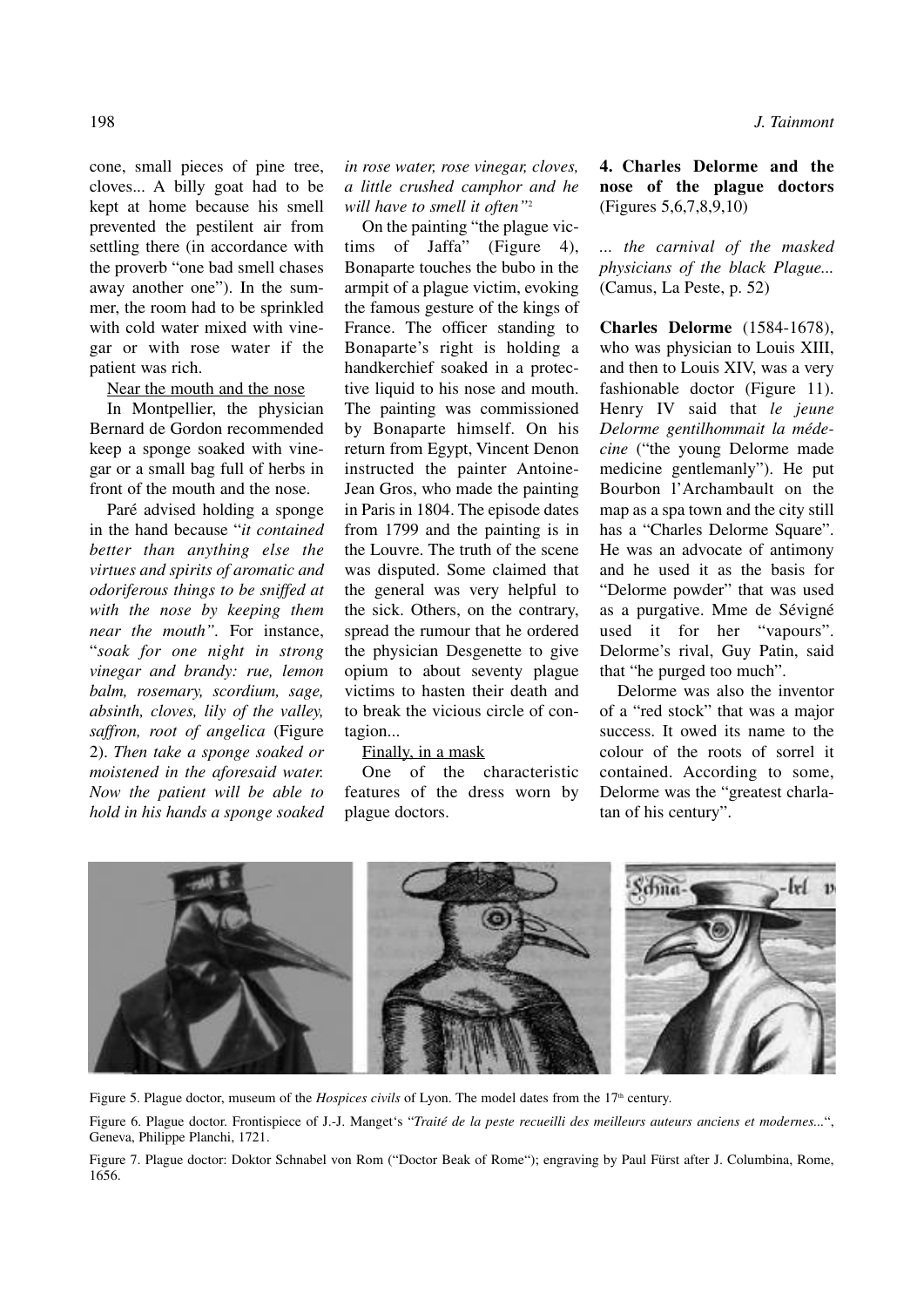### *Historical Vignette* 199



Figure 8. A watercolour of a physician's mask with a sort of cape; lazaret of Venice, late 17<sup>th</sup>/early 18<sup>th</sup> century. Figure 9. Plague doctor. Caricature by J. M. Füsslin, 17<sup>th</sup>/18<sup>th</sup> century. Figure 10. Plague doctor. Carnival mask, Venice.



Figure 11. Charles Delorme, physician of the faculty of Montpellier (1584-1678).

He is also credited with the idea of the famous protective suit used the plague epidemic that afflicted Paris in 1619: "*he had a suit made for himself in morocco leather that the air penetrates with much difficulty. He placed garlic and rue in his mouth, incense in his nose and the ears, covered his eyes with spectacles, and dressed in this way he attended the sick... he never forgot his dress... with a mask in the same morocco leather to which he had attached a nose half a foot long to divert the malignancy from the air.* 3

Leather probably constituted a useful barrier against the fleas, a fortunate coincidence because the role of the fleas in the transmission of the plague was only known at the very end of the  $19<sup>th</sup>$  century.

- 1. A mask of this type was found in a lazaret of Venice, dating from the  $17<sup>th</sup>/early$   $18<sup>th</sup>$  century. It is made of a sort of supple oilcloth coated with a yellow matter with the colour and the flexibility of diachylon: the beak is made of bronze and is composed of two lateral wings closed with wire netting in which aromatic substances were placed. It was probably located in the Institute of Hygiene in Rome until 1900, where a certain Dr. Sambon made a watercolour of it 4 (Figure 8).
- 2. An engraver from Zurich, a certain Jean-Melchior Füsslin (1677-1736), made an engraving showing a caricature of a plague doctor with two small clouds of odoriferous vapours come out from his nose. One would be tempted to attribute these to concealed inhalators in

the nasal prominence of the physician! (Figure 9).

3. The nose of the plague doctor also has a place in the realm of fantasy. This is probably a joke intended to ward off the memory of the plague that ravaged Venice at the end of the Middle Ages. The suit of the plague doctors is sometimes attributed more to the Italians than to the Frenchman Delorme (Figure 10).

**5. The iconographic tradition of the held nose** (Figures 12,13,14, 15,16,17)

– In the Bardi di Vernio chapel in the Santa Croce church in Florence, there is a fresco by Maso di Bianco dating from about 1340. This follower of Giotto depicts the miracle of St Sylvester, a pope of the  $4<sup>th</sup>$  century. The latter succeeded in defeating a dragon hidden in the bottom of a pit who was blamed for the slaughter of 300 men a day. Sylvester tied up his jaws with a thread! **At the time, the dragon was the symbol of the plague.** Moreover, the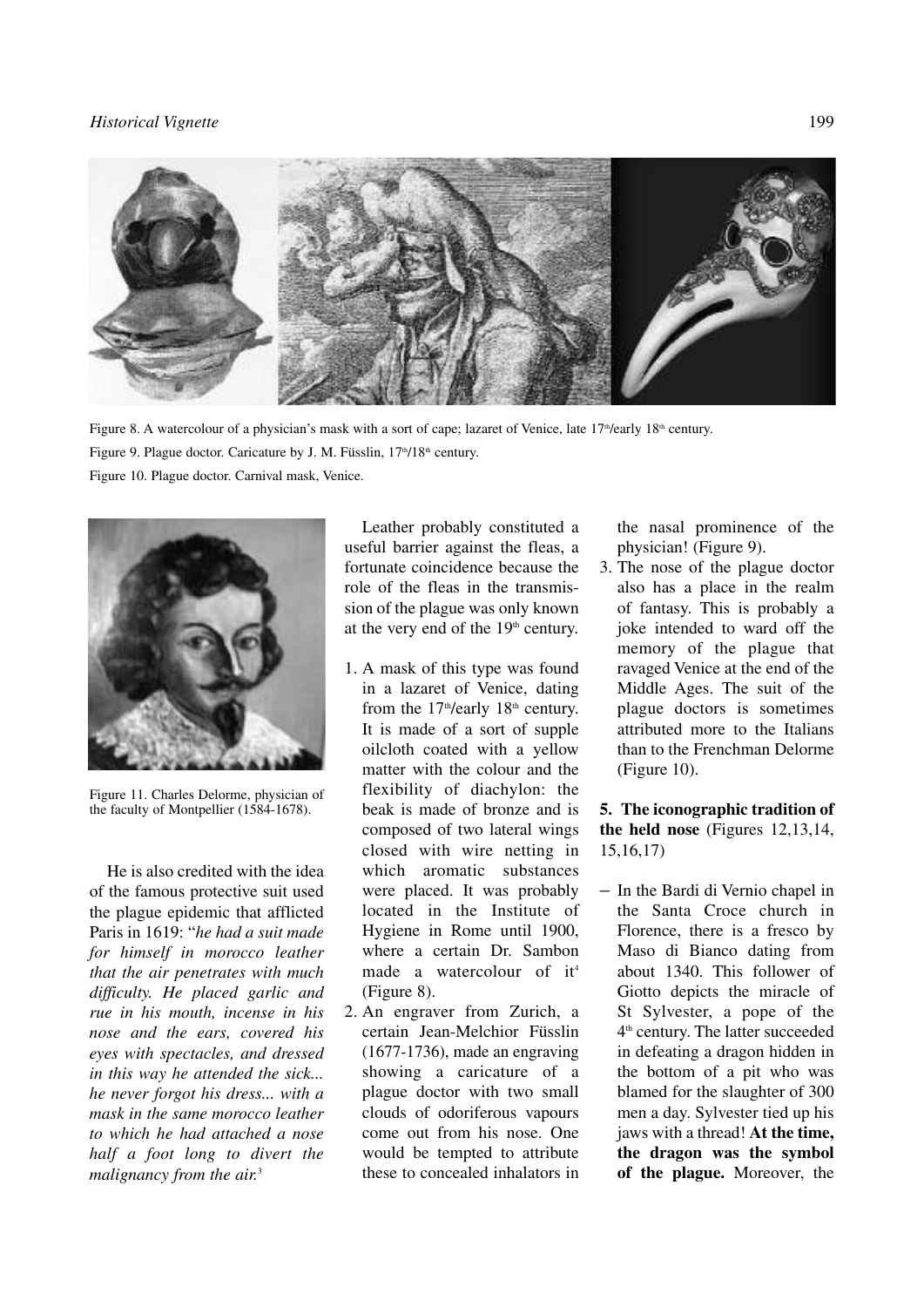

Figure 12. "The miracle of St Sylvester", by Maso di Bianco, Florence, 1340. See also Figure 17.

- Figure 13. "The triumph of Death", by Buffamalco or Traini, Pisa, 1350.
- Figure 14. "The Pestilence", by Gaetano Zumbo, Firenze, 1680-1700.



Figure 15. Minor character holding his nose at the side of the physician taking the pulse of a plague victim. "Fascicul Medicine te Antwerpen", 1521 (see also Figure 2).

Figure 16. Two fragments from the "*Peste des Philistins*" or "*Peste d'Ashdod*" by Nicolas Poussin, Paris, 1630.

character shown here is holding his nose against the miasmas. We believe that this painting is the first example of the iconographic tradition of the held nose associated with the plague (Figures 12,17).

– The fresco "The Triumph of Death" can be found in the Campo Santo of Pisa. It is a painting by Bonamico Buffamalco, or possibly Francesco Traini. The work dates from about 1350. The gesture is the same. A few yards away from the knight, we see open coffins containing plague victims (Figure 13).

– Antonio Zanchi painted "The Plague in Venice" in 1666. Here, we see a man holding his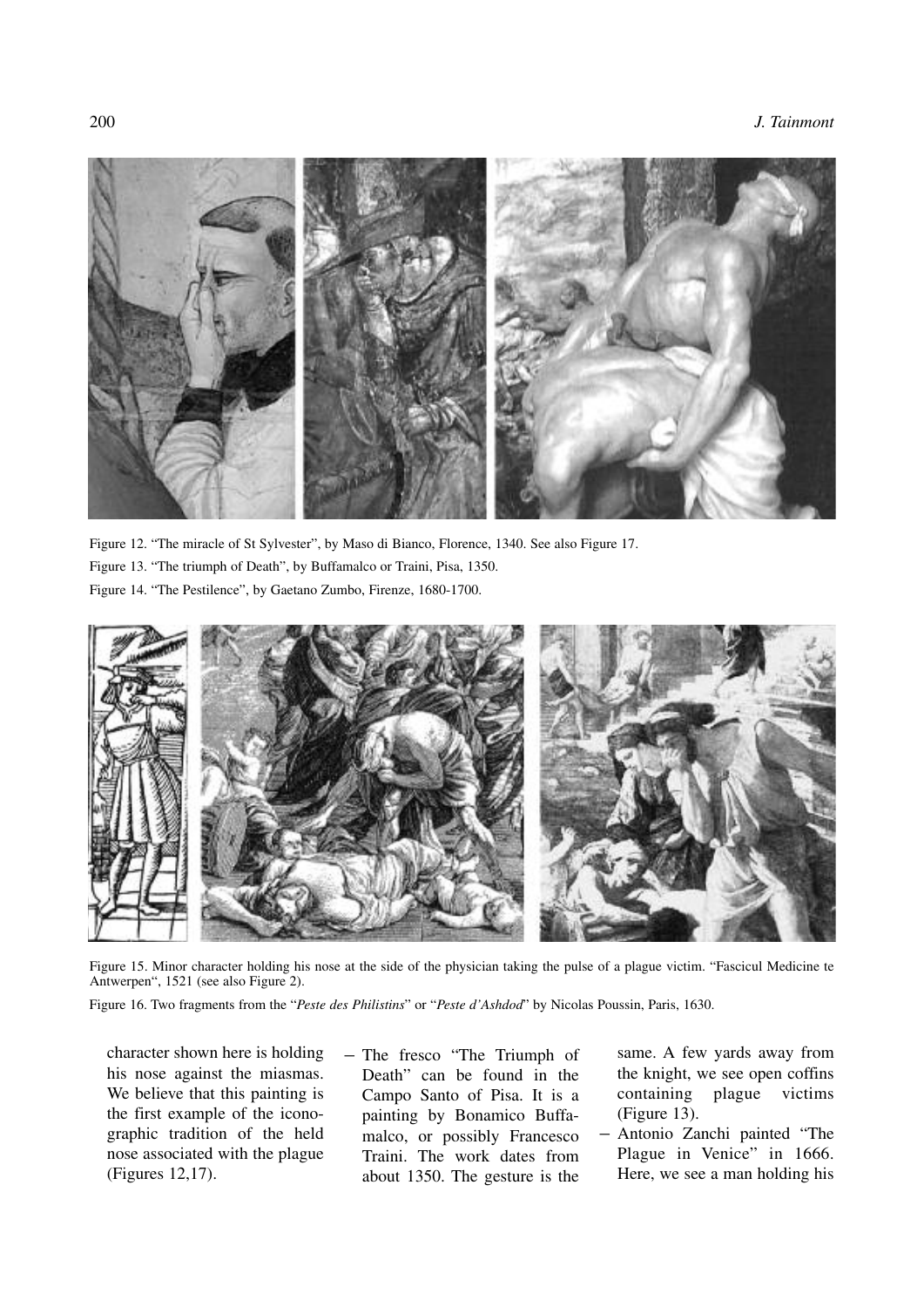

Figure 17. Illustration showing St Sylvester's miracle, according to the golden legend of Jacques de Voragine. At the bottom of a pit, St Sylvester is tying together the jaws of a dragon, an emblem of the plague in Roman-Byzantine monuments. The repulsive breath of the dragon is shown by the way in which the religious figure on the right is gripping his nose (Maso di Bianco, chapel of Bardi di Vernio, basilica Santa Croce, Florence, 1340). This is probably the oldest expression of the iconographic tradition of the blocked nose associated with the plague. In other versions, the dragon is thought to be the symbol of the year reaching its end. The number of the stairs descending to the pit was not about 40, as in the golden legend, but 365, so that St Sylvester's Day was 31 December.

nose. A sketch of the painting can be found in the Kunsthistorische Museum of Vienna. The painting was intended for the wall lining the stairs of the Scuola Grande di San Roco, a saint who provided protection against the plague in Venice.

– "The Pestilence" is a coloured wax model by Gaetano Zumbo (Museo di storia della Scienza, Firenze). It was made between 1680 and 1700. We see here a street cleaner, the *monatto*, whose nose is protected as well as might be with a piece of cloth. He is advancing with difficulty among the corpses, carrying the body of a plague victim (Figure 14).

– In 1630, inspired by a drawing by Raphaël that has since been lost, Nicolas Poussin made "The Plague of the Philistines" or "Plague of Ashdod" (Louvre). We see two characters holding their noses near the bodies of plague victims (Figure 16).

## **6. The nasal outlet as a therapeutic agent for the plague**

Spontaneous nosebleeds during the plague were generally considered to indicate a very poor prognosis. By contrast, from a therapeutic point of view, nosebleeds were actually pursued in some cases.

**•** We have texts describing the poor prognosis associated with nosebleeds. For instance, in the Decameron, Boccaccio wrote that, in the East, nosebleeds were a sign of a fatal outcome: "*the disease ... in the East, where bleeding from the nose was the clear sign of an inevitable death*". 5

Michel de Nostredame (Nostradamus), when he had went to